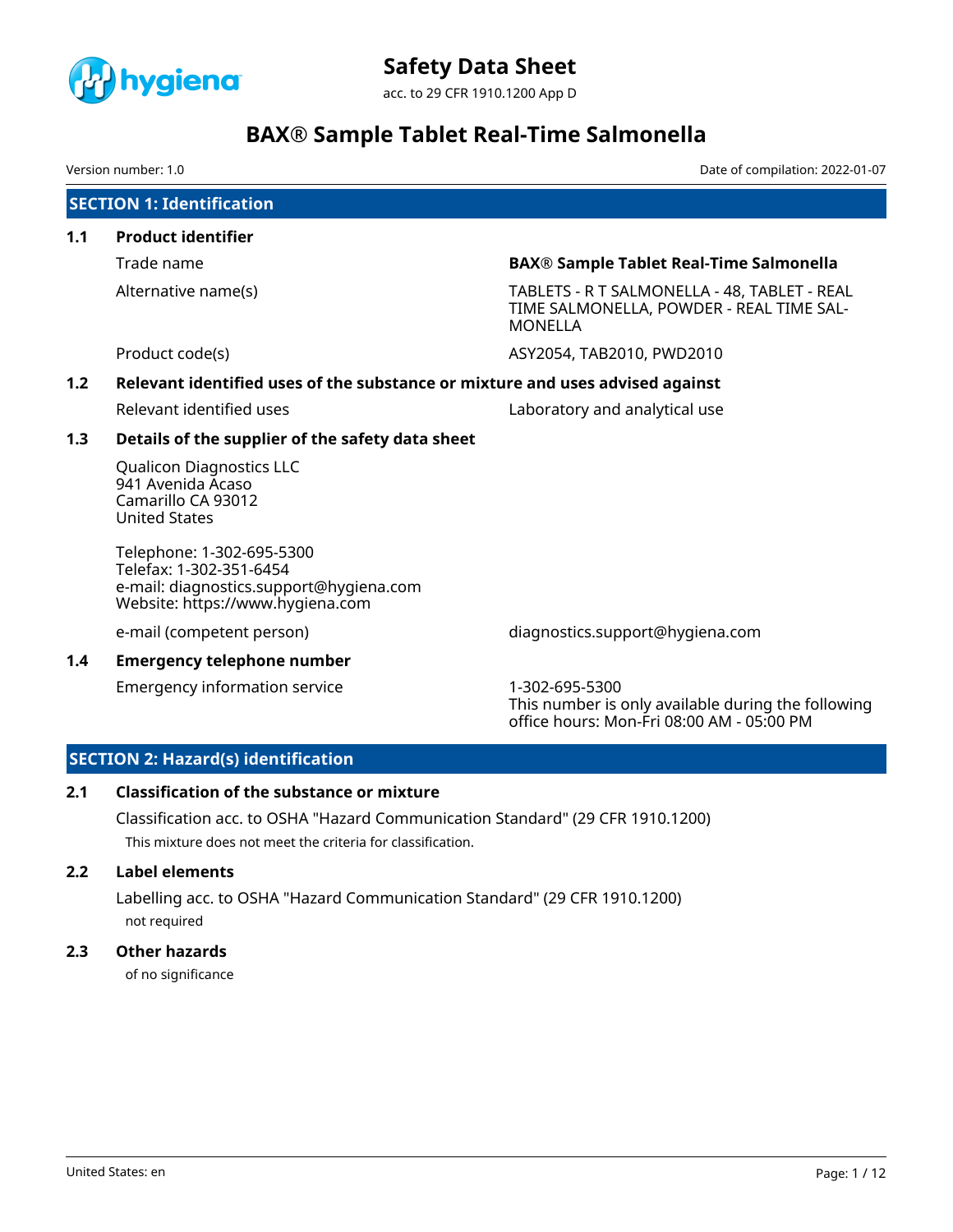

acc. to 29 CFR 1910.1200 App D

# **BAX® Sample Tablet Real-Time Salmonella**

Version number: 1.0 Date of compilation: 2022-01-07

## **SECTION 3: Composition/information on ingredients**

## **3.1 Substances**

Not relevant (mixture)

## **3.2 Mixtures**

Description of the mixture

| <b>Name of substance</b>                    | <b>Identifier</b>       | Wt%        | <b>Classification acc. to GHS</b> | <b>Pictograms</b> |
|---------------------------------------------|-------------------------|------------|-----------------------------------|-------------------|
| TAQ - PROMEGA GO TAQ                        | CAS No<br>9012-90-2     | $25 - 50$  |                                   |                   |
| Pyrogen Free Water                          | CAS No<br>7732-18-5     | $10 - 25$  |                                   |                   |
| Trehalose Dihydrate                         | CAS No<br>6138-23-4     | $10 - 25$  |                                   |                   |
| Polyvinylpyrrolidone                        | CAS No<br>9003-39-8     | $10 - 25$  |                                   |                   |
| <b>DTTP</b>                                 |                         | $1 - 3$    |                                   |                   |
| <b>DGTP</b>                                 |                         | $1 - 3$    |                                   |                   |
| <b>DCTP</b>                                 |                         | $1 - 3$    |                                   |                   |
| <b>DATP</b>                                 |                         | $1 - 3$    |                                   |                   |
| Carbowax                                    | CAS No<br>25322-68-3    | $1 - 3$    |                                   |                   |
| Surfactamps                                 |                         | $0.1 - 1$  |                                   |                   |
| SCORPION S 35 - RAW                         |                         | < 0.1      |                                   |                   |
| SCORPION S761 RAW                           |                         | < 0.1      |                                   |                   |
| SCORPION SOLUTION -<br>S761C610-5G (100 UM) |                         | < 0.1      |                                   |                   |
| QUASAR 670 NORMALIZING<br><b>DYE</b>        |                         | < 0.1      |                                   |                   |
| PRIMER - 4313E - RAW                        |                         | < 0.1      |                                   |                   |
| <b>PRIMER - 4219E</b>                       |                         | ${}_{0.1}$ |                                   |                   |
| SCORPION S4219E - RAW                       |                         | ${}_{0.1}$ |                                   |                   |
| Bovine Serum Albumin                        | CAS No<br>9048-46-8     | < 0.1      |                                   |                   |
| Tris                                        | CAS No<br>$77 - 86 - 1$ | ${}_{0.1}$ |                                   |                   |
| EDTA disodium dihydrate                     | CAS No<br>6381-92-6     | < 0.1      |                                   |                   |
| SYNTHETIC OLIGO-SSV40                       |                         | < 0.1      |                                   |                   |

For full text of abbreviations: see SECTION 16.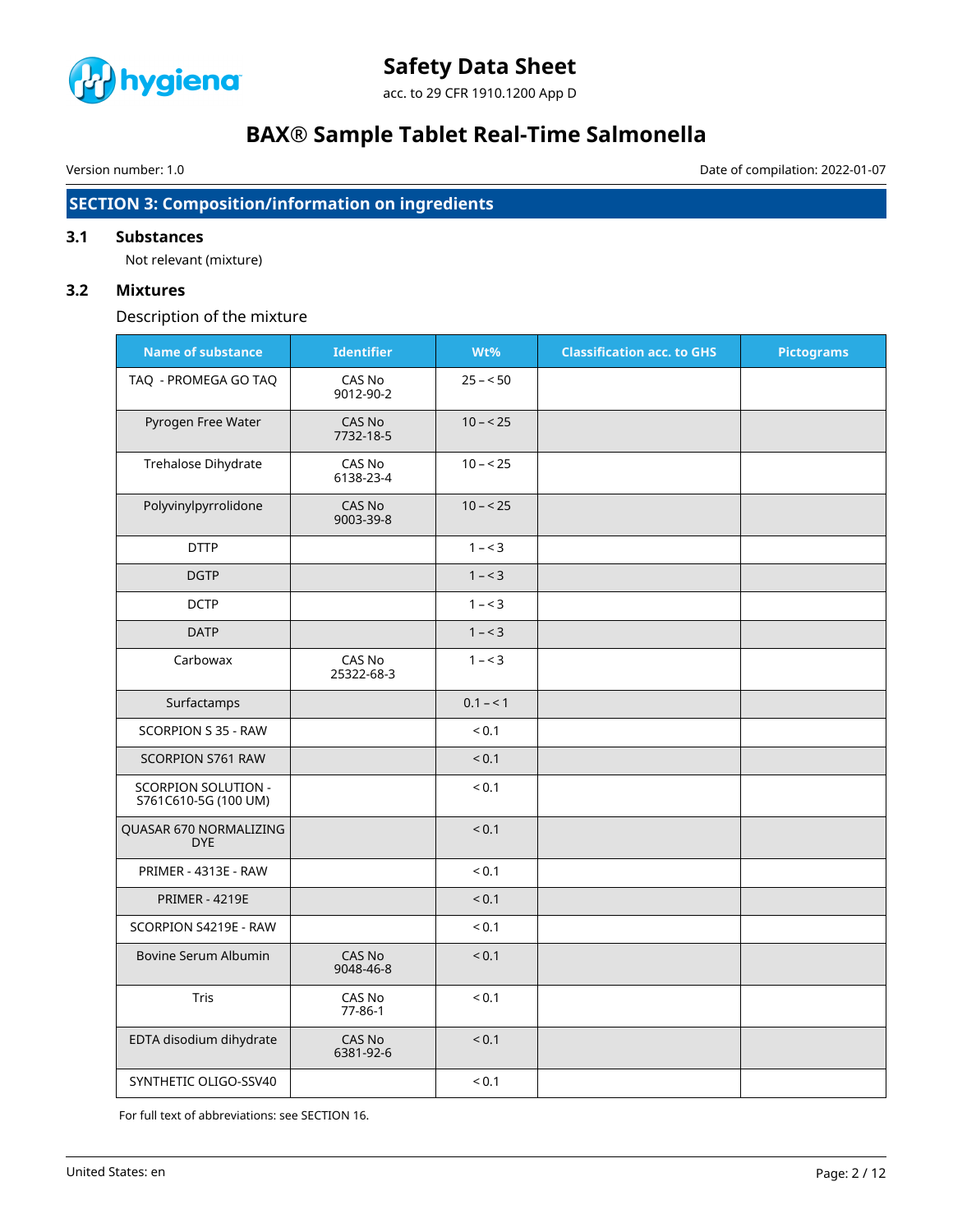

acc. to 29 CFR 1910.1200 App D

# **BAX® Sample Tablet Real-Time Salmonella**

Version number: 1.0 Date of compilation: 2022-01-07

## **SECTION 4: First-aid measures**

#### **4.1 Description of first-aid measures**

#### General notes

Do not leave affected person unattended. Remove victim out of the danger area. Keep affected person warm, still and covered. Take off immediately all contaminated clothing. In all cases of doubt, or when symptoms persist, seek medical advice. In case of unconsciousness place person in the recovery position. Never give anything by mouth.

#### Following inhalation

If breathing is irregular or stopped, immediately seek medical assistance and start first aid actions. Provide fresh air.

#### Following skin contact

Wash with plenty of soap and water.

#### Following eye contact

Remove contact lenses, if present and easy to do. Continue rinsing. Irrigate copiously with clean, fresh water for at least 10 minutes, holding the eyelids apart.

#### Following ingestion

Rinse mouth with water (only if the person is conscious). Do NOT induce vomiting.

#### **4.2 Most important symptoms and effects, both acute and delayed**

Symptoms and effects are not known to date.

## **4.3 Indication of any immediate medical attention and special treatment needed**

none

### **SECTION 5: Fire-fighting measures**

#### **5.1 Extinguishing media**

Suitable extinguishing media Water, Foam, ABC-powder

Unsuitable extinguishing media

Water jet

### **5.2 Special hazards arising from the substance or mixture**

Hazardous combustion products

Nitrogen oxides (NOx), Carbon monoxide (CO), Carbon dioxide (CO2)

### **5.3 Advice for firefighters**

In case of fire and/or explosion do not breathe fumes. Coordinate firefighting measures to the fire surroundings. Do not allow firefighting water to enter drains or water courses. Collect contaminated firefighting water separately. Fight fire with normal precautions from a reasonable distance.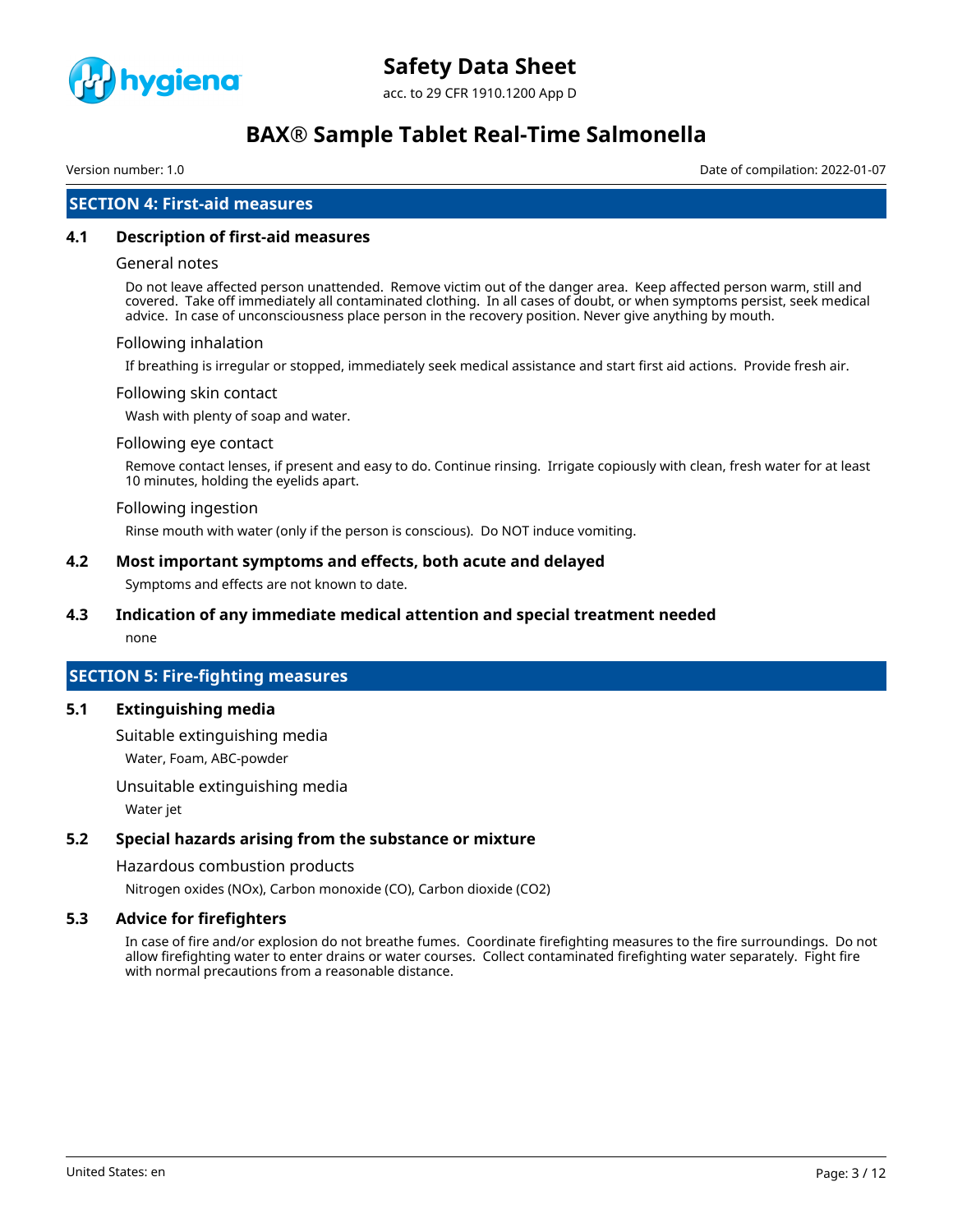

acc. to 29 CFR 1910.1200 App D

# **BAX® Sample Tablet Real-Time Salmonella**

Version number: 1.0 Date of compilation: 2022-01-07

## **SECTION 6: Accidental release measures**

#### **6.1 Personal precautions, protective equipment and emergency procedures**

For non-emergency personnel Remove persons to safety.

#### For emergency responders

Wear breathing apparatus if exposed to vapors/dust/aerosols/gases.

## **6.2 Environmental precautions**

Keep away from drains, surface and ground water. Retain contaminated washing water and dispose of it.

#### **6.3 Methods and material for containment and cleaning up**

Advice on how to contain a spill

Covering of drains, Take up mechanically

Advice on how to clean up a spill

Take up mechanically.

Other information relating to spills and releases

Place in appropriate containers for disposal. Ventilate affected area.

#### **6.4 Reference to other sections**

Hazardous combustion products: see section 5. Personal protective equipment: see section 8. Incompatible materials: see section 10. Disposal considerations: see section 13.

## **SECTION 7: Handling and storage**

#### **7.1 Precautions for safe handling**

Recommendations

- Measures to prevent fire as well as aerosol and dust generation

Use local and general ventilation. Use only in well-ventilated areas. Ground/bond container and receiving equipment.

#### - Specific notes/details

Dust deposits may accumulate on all deposition surfaces in a technical room. The product in the delivered form is not dust explosion capable; the enrichment of fine dust however leads to the danger of dust explosion.

#### Advice on general occupational hygiene

Wash hands after use. Do not eat, drink and smoke in work areas. Remove contaminated clothing and protective equipment before entering eating areas. Never keep food or drink in the vicinity of chemicals. Never place chemicals in containers that are normally used for food or drink. Keep away from food, drink and animal feedingstuffs.

#### **7.2 Conditions for safe storage, including any incompatibilities**

Managing of associated risks

- Explosive atmospheres

Removal of dust deposits.

#### Control of the effects

#### Protect against external exposure, such as

frost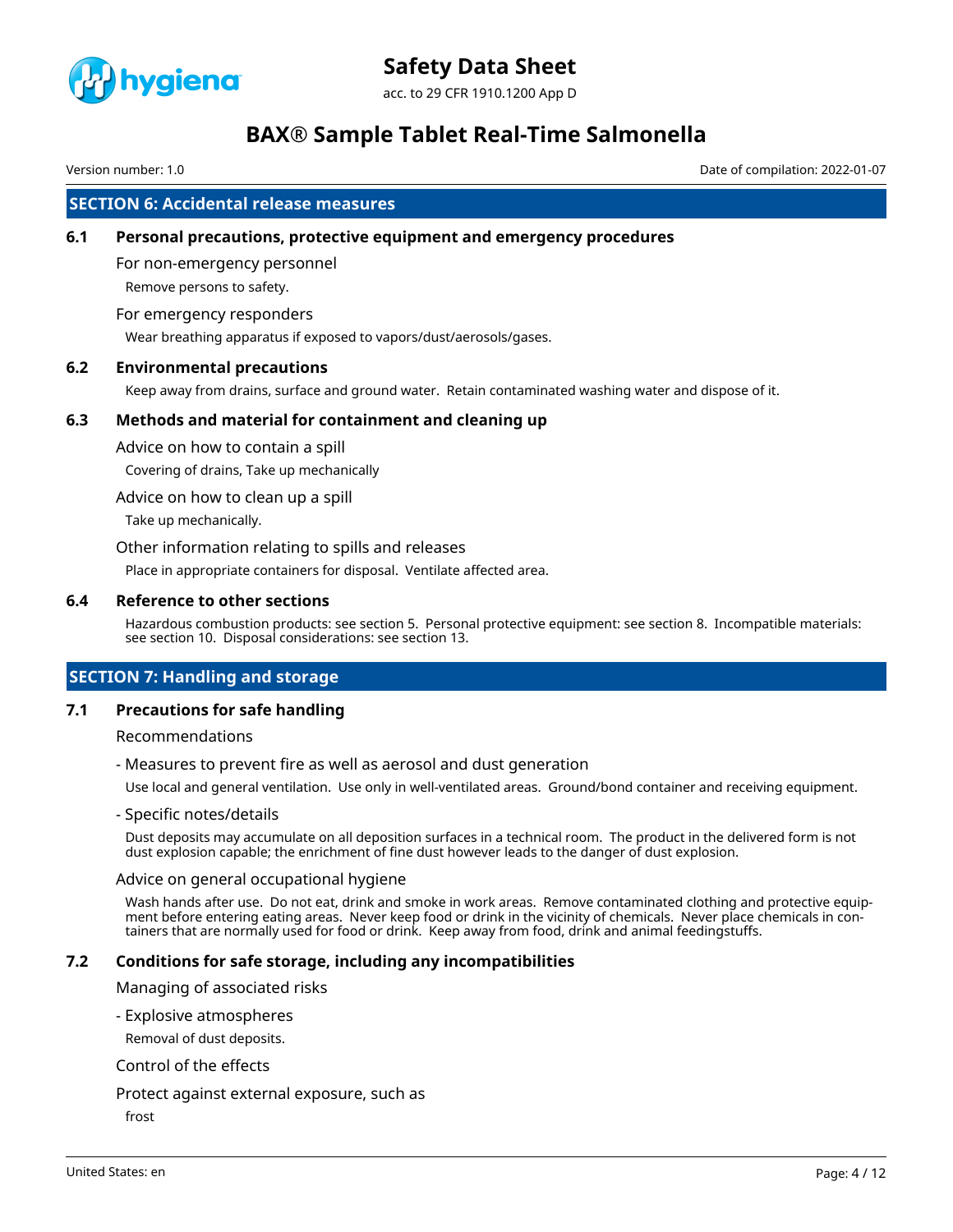

acc. to 29 CFR 1910.1200 App D

# **BAX® Sample Tablet Real-Time Salmonella**

Version number: 1.0 Date of compilation: 2022-01-07

# **7.3 Specific end use(s)**

See section 16 for a general overview.

# **SECTION 8: Exposure controls/personal protection**

## **8.1 Control parameters**

This information is not available.

| Relevant DNELs of components of the mixture |
|---------------------------------------------|
|                                             |

| <b>Name of substance</b>     | <b>CAS No</b> | <b>Endpoint</b> | <b>Threshold</b><br>level | <b>Protection goal,</b><br>route of exposure | Used in           | <b>Exposure time</b>            |
|------------------------------|---------------|-----------------|---------------------------|----------------------------------------------|-------------------|---------------------------------|
| Carbowax                     | 25322-68-3    | <b>DNEL</b>     | 40.2 mg/m <sup>3</sup>    | human, inhalatory                            | worker (industry) | chronic - systemic ef-<br>fects |
| Carbowax                     | 25322-68-3    | <b>DNEL</b>     | $112$ mg/kg<br>bw/day     | human, dermal                                | worker (industry) | chronic - systemic ef-<br>fects |
| EDTA disodium di-<br>hydrate | 6381-92-6     | <b>DNEL</b>     | $1.5 \,\mathrm{mg/m^3}$   | human, inhalatory                            | worker (industry) | chronic - systemic ef-<br>fects |
| EDTA disodium di-<br>hydrate | 6381-92-6     | <b>DNEL</b>     | $3 \text{ mg/m}^3$        | human, inhalatory                            | worker (industry) | acute - systemic ef-<br>fects   |
| EDTA disodium di-<br>hydrate | 6381-92-6     | <b>DNEL</b>     | $1.5 \,\mathrm{mg/m^3}$   | human, inhalatory                            | worker (industry) | chronic - local effects         |
| EDTA disodium di-<br>hydrate | 6381-92-6     | <b>DNEL</b>     | $3$ mg/m <sup>3</sup>     | human, inhalatory                            | worker (industry) | acute - local effects           |

| Relevant PNECs of components of the mixture |               |                 |                           |                            |                                       |                                                         |
|---------------------------------------------|---------------|-----------------|---------------------------|----------------------------|---------------------------------------|---------------------------------------------------------|
| <b>Name of substance</b>                    | <b>CAS No</b> | <b>Endpoint</b> | <b>Threshold</b><br>level | <b>Organism</b>            | <b>Environmental com-</b><br>partment | <b>Exposure time</b>                                    |
| Carbowax                                    | 25322-68-3    | <b>PNEC</b>     | $0.2739/_1$               | aquatic organisms          | freshwater                            | short-term (single in-<br>stance)                       |
| Carbowax                                    | 25322-68-3    | <b>PNEC</b>     | 27.3 $mg/1$               | aquatic organisms          | marine water                          | short-term (single in-<br>stance)                       |
| Carbowax                                    | 25322-68-3    | <b>PNEC</b>     | 1,030 $mg/_{ka}$          | aquatic organisms          |                                       | freshwater sediment   short-term (single in-<br>stance) |
| Carbowax                                    | 25322-68-3    | <b>PNEC</b>     | 103 $mg/_{ka}$            | aquatic organisms          | marine sediment                       | short-term (single in-<br>stance)                       |
| Carbowax                                    | 25322-68-3    | <b>PNEC</b>     | 46.4 $mg/kq$              | terrestrial organ-<br>isms | soil                                  | short-term (single in-<br>stance)                       |
| EDTA disodium di-<br>hydrate                | 6381-92-6     | <b>PNEC</b>     | $2.5 \frac{mg}{l}$        | aquatic organisms          | freshwater                            | short-term (single in-<br>stance)                       |
| EDTA disodium di-<br>hydrate                | 6381-92-6     | PNEC            | $0.25 \frac{mg}{l}$       | aquatic organisms          | marine water                          | short-term (single in-<br>stance)                       |
| EDTA disodium di-<br>hydrate                | 6381-92-6     | <b>PNEC</b>     | 50 $mg/1$                 | aquatic organisms          | sewage treatment<br>plant (STP)       | short-term (single in-<br>stance)                       |
| EDTA disodium di-<br>hydrate                | 6381-92-6     | <b>PNEC</b>     | 1.1 $mg/_{kq}$            | terrestrial organ-<br>isms | soil                                  | short-term (single in-<br>stance)                       |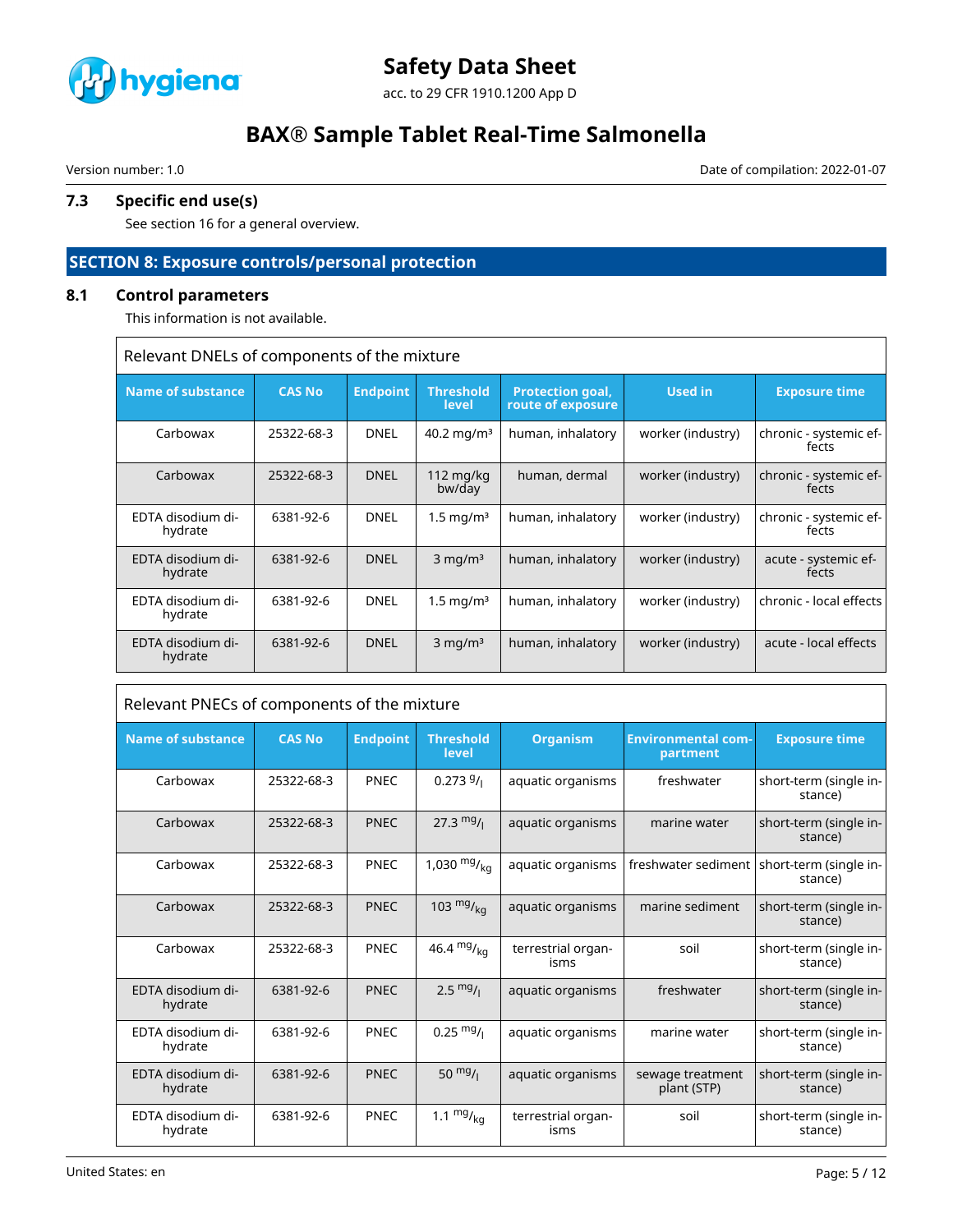

acc. to 29 CFR 1910.1200 App D

# **BAX® Sample Tablet Real-Time Salmonella**

Version number: 1.0 Date of compilation: 2022-01-07

### **8.2 Exposure controls**

Appropriate engineering controls

General ventilation.

Individual protection measures (personal protective equipment)

Eye/face protection

Wear eye/face protection.

Skin protection

- Hand protection

Wear protective gloves.

#### - Other protection measures

Take recovery periods for skin regeneration. Preventive skin protection (barrier creams/ointments) is recommended. Wash hands thoroughly after handling.

#### Respiratory protection

In case of inadequate ventilation wear respiratory protection.

#### Environmental exposure controls

Use appropriate container to avoid environmental contamination. Keep away from drains, surface and ground water.

## **SECTION 9: Physical and chemical properties**

### **9.1 Information on basic physical and chemical properties**

### **Appearance**

| $\mathop{^+}$ Physical state | solid          |
|------------------------------|----------------|
| Color                        | not determined |
| Odor                         | characteristic |

### **Other safety parameters**

| pH (value)                              | not applicable                                               |
|-----------------------------------------|--------------------------------------------------------------|
| Melting point/freezing point            | not determined                                               |
| Initial boiling point and boiling range | 205.7 °C at 977.6 hPa                                        |
| Flash point                             | not applicable                                               |
| Evaporation rate                        | Not determined                                               |
| Flammability (solid, gas)               | this material is combustible, but will not ignite<br>readily |
| Explosion limits of dust clouds         | not determined                                               |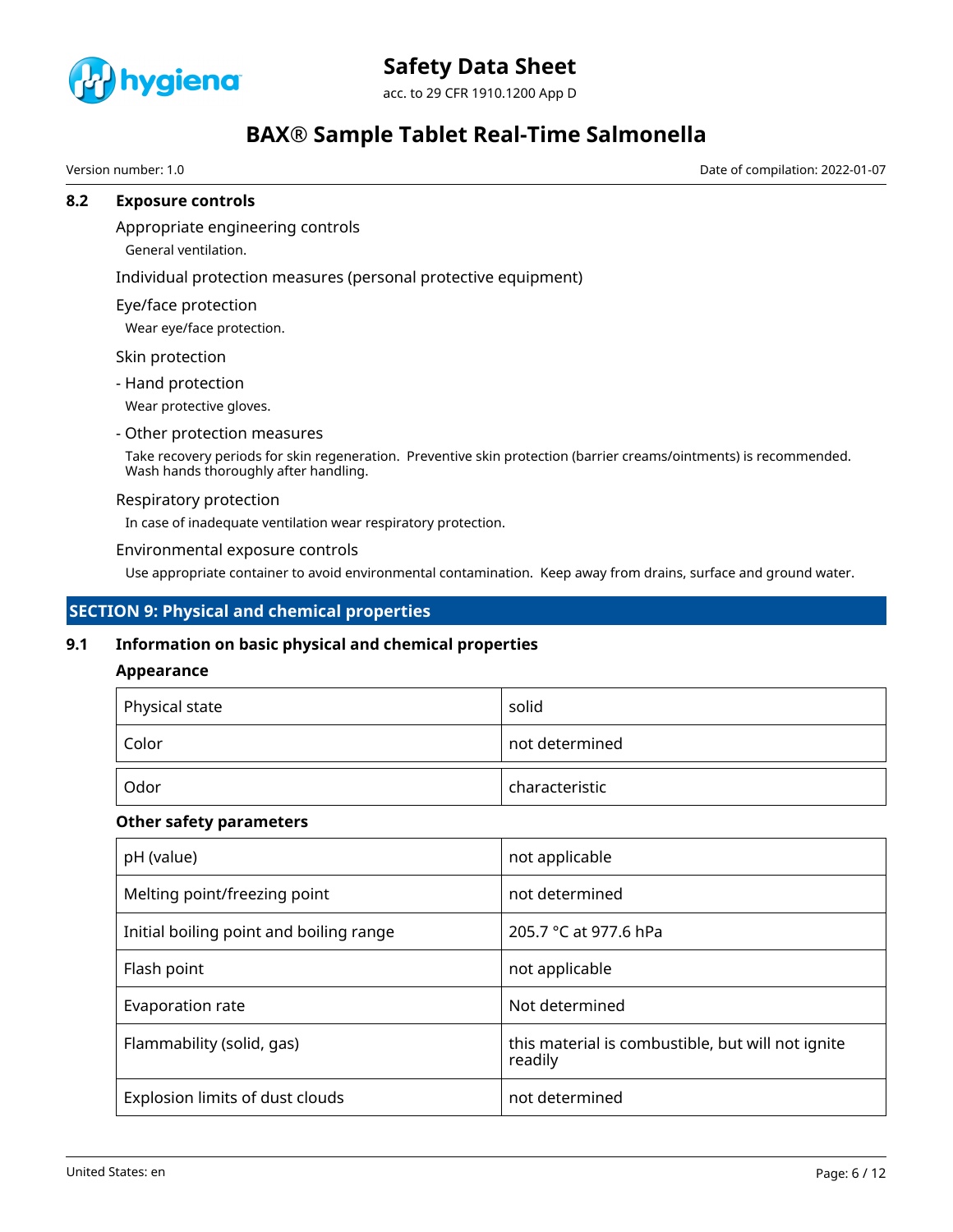

acc. to 29 CFR 1910.1200 App D

# **BAX® Sample Tablet Real-Time Salmonella**

Version number: 1.0 Date of compilation: 2022-01-07

| Vapor pressure              | $<$ 0.1 Pa at 20 °C                           |
|-----------------------------|-----------------------------------------------|
| Density                     | not determined                                |
| Vapor density               | this information is not available             |
| Relative density            | Information on this property is not available |
| Solubility(ies)             | not determined                                |
| Partition coefficient       |                                               |
| - n-octanol/water (log KOW) | this information is not available             |

Auto-ignition temperature

| Viscosity                   | not relevant (solid matter) |
|-----------------------------|-----------------------------|
| <b>Explosive properties</b> | none                        |
| Oxidizing properties        | none                        |

### **9.2 Other information**

| Solvent content                          | 58.17 %                                                                           |
|------------------------------------------|-----------------------------------------------------------------------------------|
| Solid content                            | 25.63 %                                                                           |
| Temperature class (USA, acc. to NEC 500) | T2 (maximum permissible surface temperature on the equipment:<br>$300^{\circ}$ C) |

## **SECTION 10: Stability and reactivity**

### **10.1 Reactivity**

Concerning incompatibility: see below "Conditions to avoid" and "Incompatible materials".

#### **10.2 Chemical stability**

The material is stable under normal ambient and anticipated storage and handling conditions of temperature and pressure.

### **10.3 Possibility of hazardous reactions**

No known hazardous reactions.

## **10.4 Conditions to avoid**

There are no specific conditions known which have to be avoided.

Hints to prevent fire or explosion

The product in the delivered form is not dust explosion capable; the enrichment of fine dust however leads to the danger of dust explosion.

#### **10.5 Incompatible materials**

Oxidizers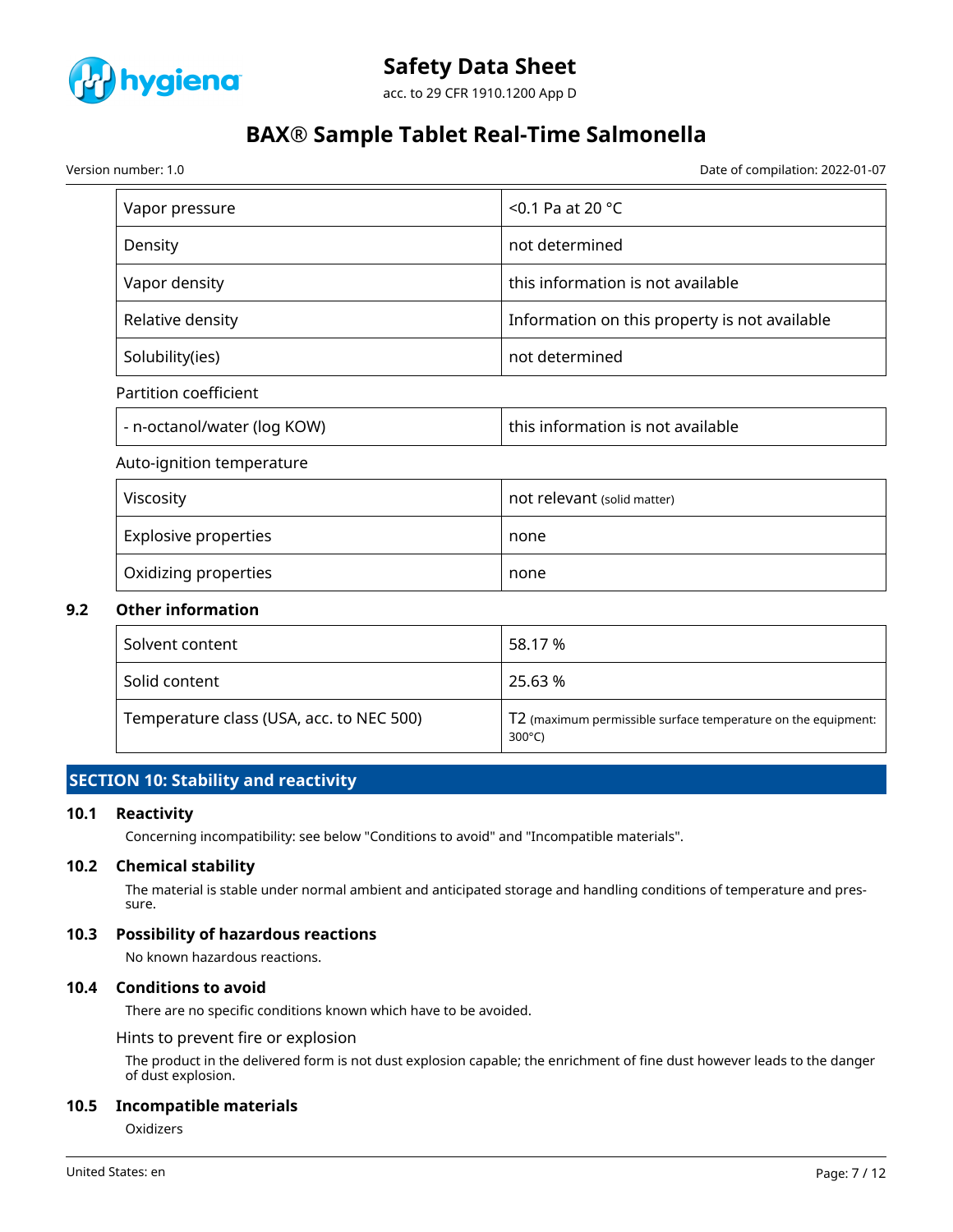

acc. to 29 CFR 1910.1200 App D

# **BAX® Sample Tablet Real-Time Salmonella**

Version number: 1.0 Date of compilation: 2022-01-07

#### **10.6 Hazardous decomposition products**

Reasonably anticipated hazardous decomposition products produced as a result of use, storage, spill and heating are not known. Hazardous combustion products: see section 5.

## **SECTION 11: Toxicological information**

#### **11.1 Information on toxicological effects**

Test data are not available for the complete mixture.

#### Classification procedure

The method for classification of the mixture is based on ingredients of the mixture (additivity formula).

### **Classification acc. to OSHA "Hazard Communication Standard" (29 CFR 1910.1200)**

This mixture does not meet the criteria for classification.

#### Acute toxicity

Shall not be classified as acutely toxic.

#### Skin corrosion/irritation

Shall not be classified as corrosive/irritant to skin.

#### Serious eye damage/eye irritation

Shall not be classified as seriously damaging to the eye or eye irritant.

#### Respiratory or skin sensitization

Shall not be classified as a respiratory or skin sensitizer.

#### Germ cell mutagenicity

Shall not be classified as germ cell mutagenic.

#### Carcinogenicity

Shall not be classified as carcinogenic.

| IARC Monographs on the Evaluation of Carcinogenic Risks to Humans |               |                       |               |  |
|-------------------------------------------------------------------|---------------|-----------------------|---------------|--|
| Name of substance                                                 | <b>CAS No</b> | <b>Classification</b> | <b>Number</b> |  |
| Polyvinylpyrrolidone                                              | 9003-39-8     |                       |               |  |

Legend

3 Not classifiable as to carcinogenicity in humans

#### Reproductive toxicity

Shall not be classified as a reproductive toxicant.

#### Specific target organ toxicity - single exposure

Shall not be classified as a specific target organ toxicant (single exposure).

#### Specific target organ toxicity - repeated exposure

Shall not be classified as a specific target organ toxicant (repeated exposure).

#### Aspiration hazard

Shall not be classified as presenting an aspiration hazard.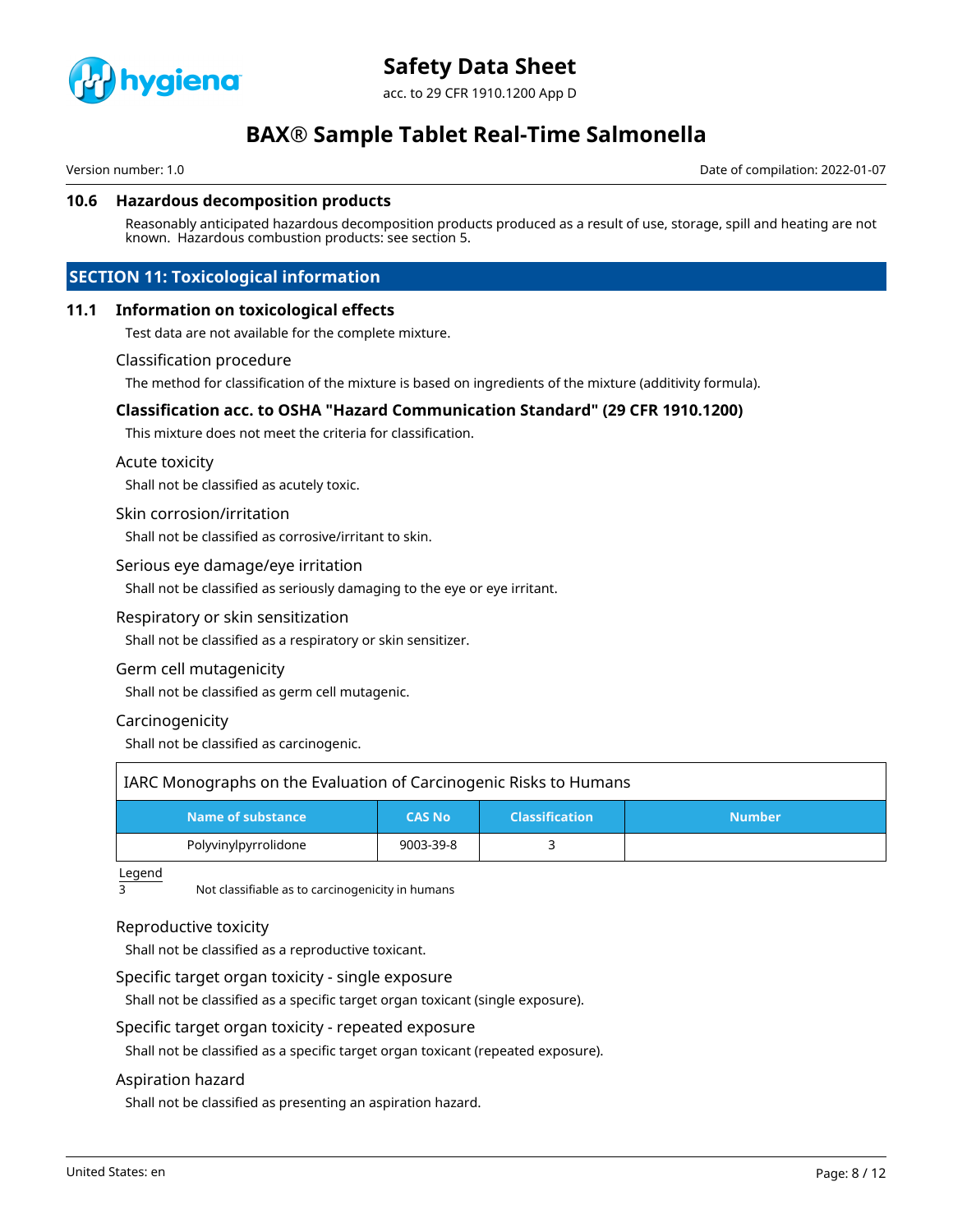

acc. to 29 CFR 1910.1200 App D

# **BAX® Sample Tablet Real-Time Salmonella**

Version number: 1.0 Date of compilation: 2022-01-07

## **SECTION 12: Ecological information**

#### **12.1 Toxicity**

Shall not be classified as hazardous to the aquatic environment.

- **12.2 Persistence and degradability** Data are not available.
- **12.3 Bioaccumulative potential** Data are not available.
- **12.4 Mobility in soil**

Data are not available.

- **12.5 Results of PBT and vPvB assessment** Data are not available.
- **12.6 Endocrine disrupting properties** None of the ingredients are listed.

#### **12.7 Other adverse effects**

Data are not available.

### **SECTION 13: Disposal considerations**

#### **13.1 Waste treatment methods**

Sewage disposal-relevant information

Do not empty into drains. Avoid release to the environment. Refer to special instructions/safety data sheets.

Waste treatment of containers/packages

Completely emptied packages can be recycled. Handle contaminated packages in the same way as the substance itself.

### **Remarks**

Please consider the relevant national or regional provisions. Waste shall be separated into the categories that can be handled separately by the local or national waste management facilities.

## **SECTION 14: Transport information**

- **14.1 UN number 14.1 UN** number
- **14.2 UN proper shipping name** not relevant
- **14.3 Transport hazard class(es)** not assigned
- **14.4 Packing group not assigned**
- 
- 
- 
- 
- **14.5 Environmental hazards** non-environmentally hazardous acc. to the dangerous goods regulations
- **14.6 Special precautions for user**

There is no additional information.

**14.7 Transport in bulk according to Annex II of MARPOL and the IBC Code** The cargo is not intended to be carried in bulk.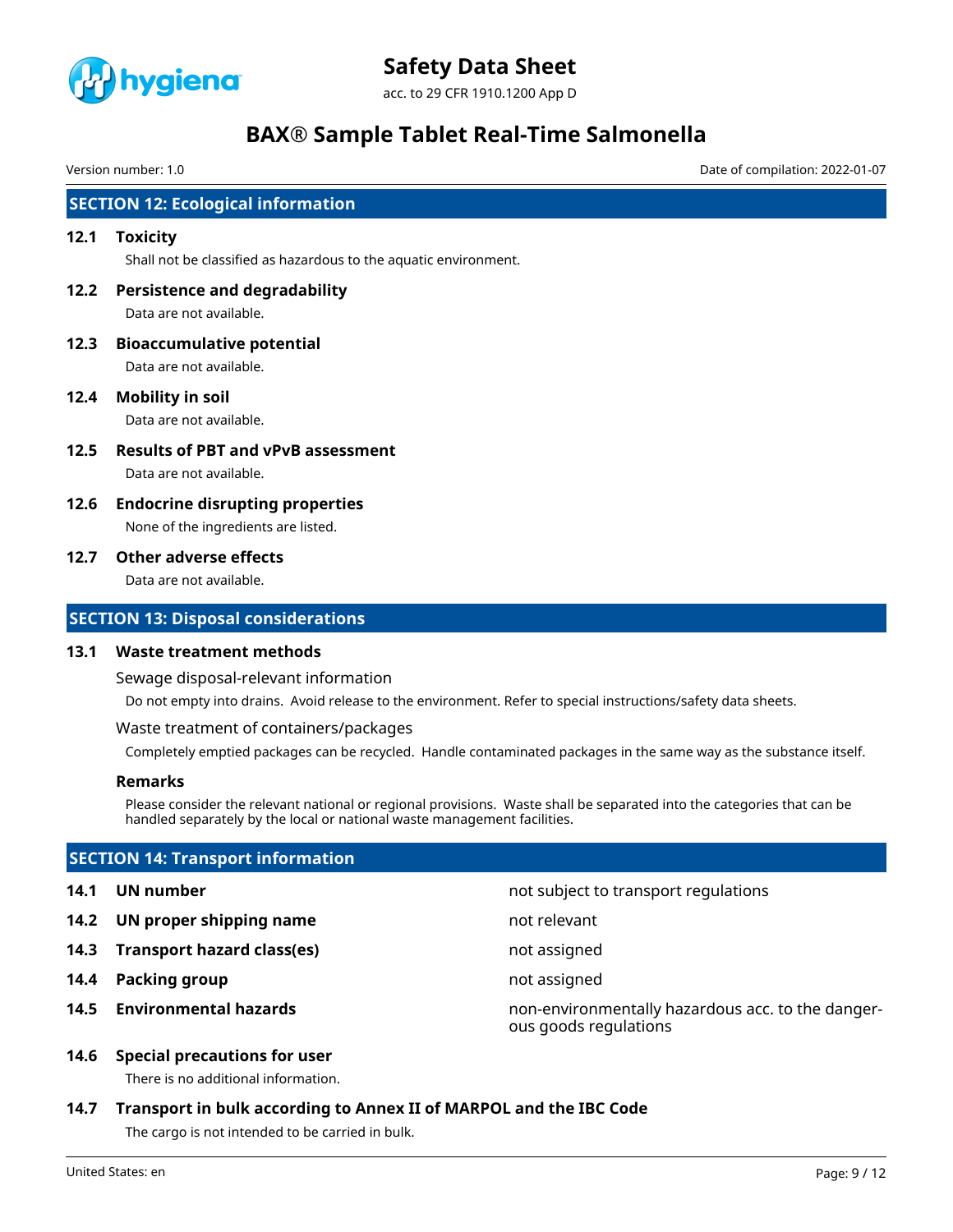

acc. to 29 CFR 1910.1200 App D

# **BAX® Sample Tablet Real-Time Salmonella**

Version number: 1.0 Date of compilation: 2022-01-07

## **Information for each of the UN Model Regulations**

**Transport of dangerous goods by road or rail (49 CFR US DOT) - Additional information** Not subject to transport regulations.

**International Maritime Dangerous Goods Code (IMDG) - Additional information** Not subject to IMDG.

## **International Civil Aviation Organization (ICAO-IATA/DGR) - Additional information** Not subject to ICAO-IATA.

## **SECTION 15: Regulatory information**

## **15.1 Safety, health and environmental regulations specific for the product in question**

## **National regulations (United States)**

## **Superfund Amendment and Reauthorization Act (SARA TITLE III )**

- The List of Extremely Hazardous Substances and Their Threshold Planning Quantities (EPCRA Section 302, 304)

none of the ingredients are listed

- Specific Toxic Chemical Listings (EPCRA Section 313) none of the ingredients are listed

## **Comprehensive Environmental Response, Compensation, and Liability Act (CERCLA)**

- List of Hazardous Substances and Reportable Quantities (CERCLA section 102a) (40 CFR 302.4) none of the ingredients are listed

### **Clean Air Act**

none of the ingredients are listed

### **Right to Know Hazardous Substance List**

- Hazardous Substance List (NJ-RTK)
- none of the ingredients are listed

## **California Environmental Protection Agency (Cal/EPA): Proposition 65 - Safe Drinking Water and Toxic Enforcement Act of 1987**

none of the ingredients are listed

## **Industry or sector specific available guidance(s)**

## **NPCA-HMIS® III**

Hazardous Materials Identification System. American Coatings Association.

| Category     | <b>Rating</b> | <b>Description</b>                                        |
|--------------|---------------|-----------------------------------------------------------|
| Chronic      |               | none                                                      |
| Health       |               | no significant risk to health                             |
| Flammability |               | material that must be preheated before ignition can occur |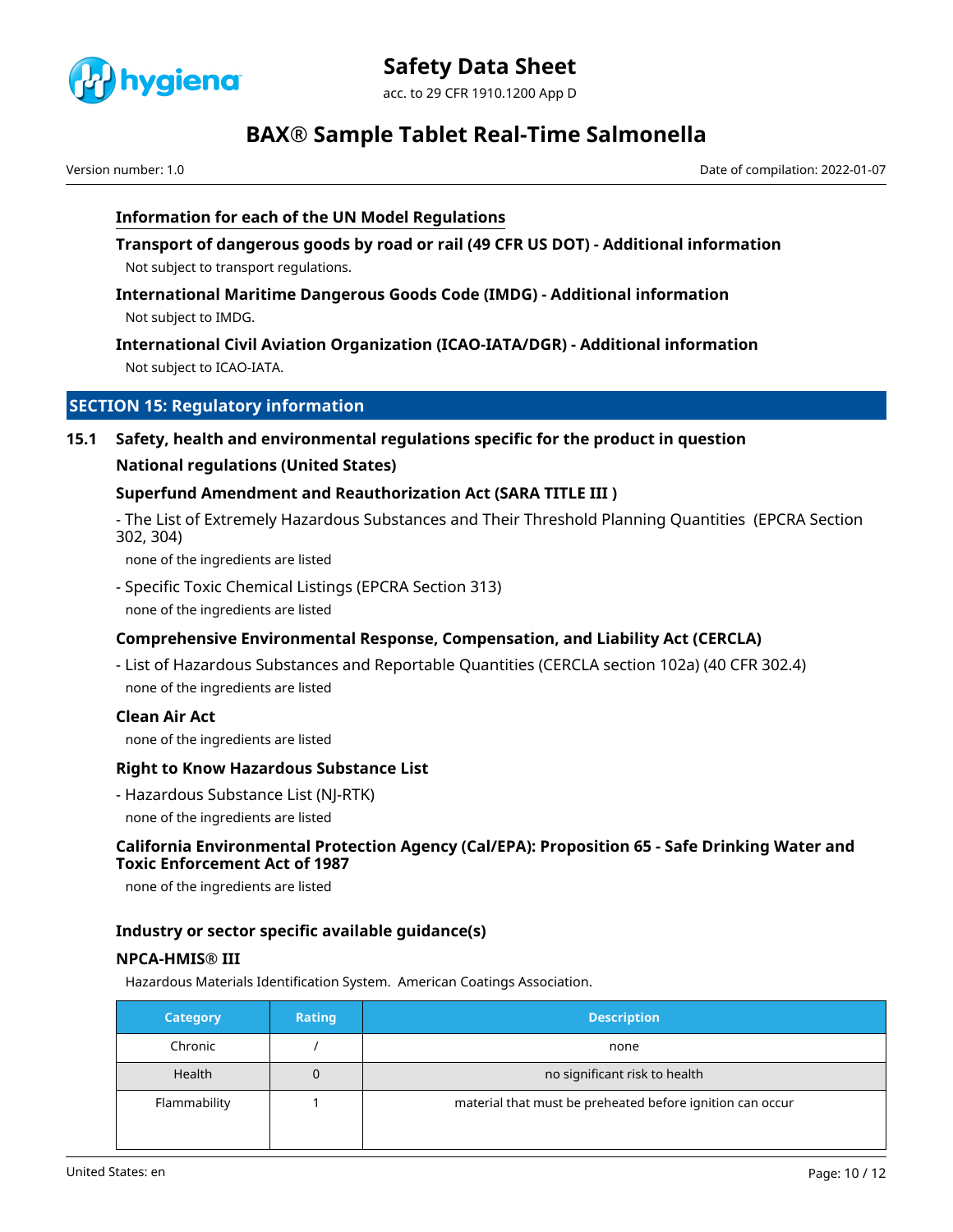

acc. to 29 CFR 1910.1200 App D

# **BAX® Sample Tablet Real-Time Salmonella**

Version number: 1.0 Date of compilation: 2022-01-07

| <b>Category</b>     | Rating | <b>Description</b>                                                                                                                                            |
|---------------------|--------|---------------------------------------------------------------------------------------------------------------------------------------------------------------|
| Physical hazard     |        | material that is normally stable, even under fire conditions, and will not react with water,<br>polymerize, decompose, condense, or self-react. Non-explosive |
| Personal protection | $\sim$ |                                                                                                                                                               |

## **NFPA® 704**

National Fire Protection Association: Standard System for the Identification of the Hazards of Materials for Emergency Response (United States).

| <b>Category</b> | Degree of<br>hazard | <b>Description</b>                                                                                                 |
|-----------------|---------------------|--------------------------------------------------------------------------------------------------------------------|
| Flammability    |                     | material that must be preheated before ignition can occur                                                          |
| <b>Health</b>   |                     | material that, under emergency conditions, would offer no hazard beyond that of ordin-<br>ary combustible material |
| Instability     |                     | material that is normally stable, even under fire conditions                                                       |
| Special hazard  |                     |                                                                                                                    |

### **15.2 Chemical Safety Assessment**

Chemical safety assessments for substances in this mixture were not carried out.

# **SECTION 16: Other information, including date of preparation or last revision**

## **Abbreviations and acronyms**

| Abbr.           | <b>Descriptions of used abbreviations</b>                                                                     |
|-----------------|---------------------------------------------------------------------------------------------------------------|
| 49 CFR US DOT   | 49 CFR U.S. Department of Transportation                                                                      |
| CAS             | Chemical Abstracts Service (service that maintains the most comprehensive list of chemical substances)        |
| <b>DGR</b>      | Dangerous Goods Regulations (see IATA/DGR)                                                                    |
| <b>DNEL</b>     | Derived No-Effect Level                                                                                       |
| <b>GHS</b>      | "Globally Harmonized System of Classification and Labelling of Chemicals" developed by the United Nations     |
| <b>IARC</b>     | International Agency for Research on Cancer                                                                   |
| <b>IATA</b>     | <b>International Air Transport Association</b>                                                                |
| <b>IATA/DGR</b> | Dangerous Goods Regulations (DGR) for the air transport (IATA)                                                |
| <b>ICAO</b>     | <b>International Civil Aviation Organization</b>                                                              |
| <b>IMDG</b>     | International Maritime Dangerous Goods Code                                                                   |
| <b>MARPOL</b>   | International Convention for the Prevention of Pollution from Ships (abbr. of "Marine Pollutant")             |
| NPCA-HMIS® III  | National Paint and Coatings Association: Hazardous Materials Identification System - HMIS® III, Third Edition |
| <b>OSHA</b>     | Occupational Safety and Health Administration (United States)                                                 |
| <b>PBT</b>      | Persistent, Bioaccumulative and Toxic                                                                         |
| <b>PNEC</b>     | Predicted No-Effect Concentration                                                                             |